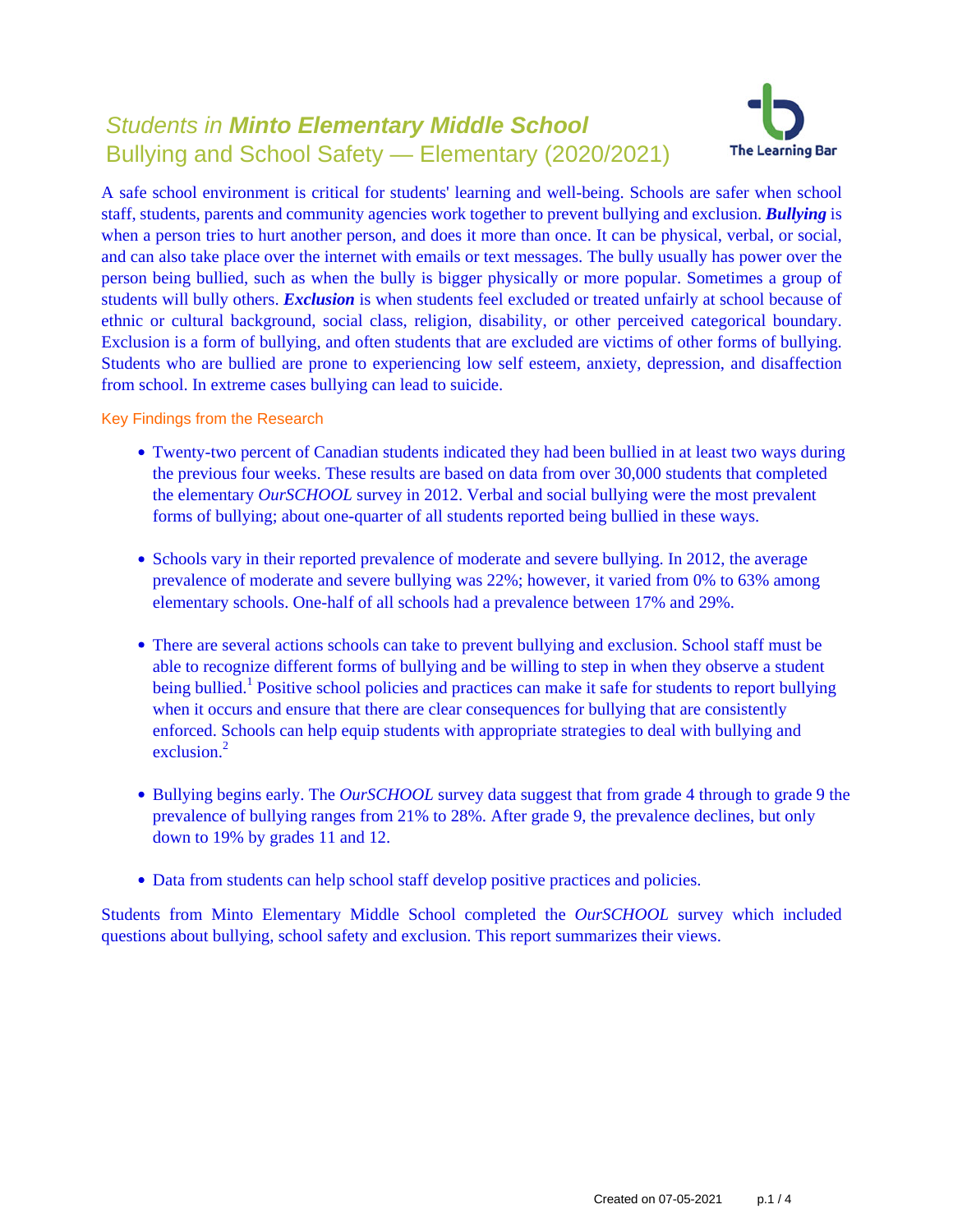## **1. The prevalence of school bullying**

The literature distinguishes between bullies, victims and those who are both bullies and the victims of bullying.<sup>3</sup> The percentage of students who report being victims of bullying is a useful school-level measure of the extent of bullying and its potential effects on youth. Students' reports of taking part in bullying and students' accounts of witnessing bullying are less useful as a school measure, because even a single incident of bullying may be seen or talked about by a wide range of students.

Overall, 61% of students in Minto Elementary Middle School reported being a victim of bullying for at least one of the four types of bullying. In addition, *OurSCHOOL* classifies students as being moderate or severe victims. Figure 1 - shows the results for all students in Minto Elementary Middle School, and separately for boys and girls, compared with the national average. Figure 2 indicates the types of bullying most often experienced by the students at Minto Elementary Middle School. The results are based on students' reports of being victims of physical, social, verbal and cyber bullying in the previous 30 days.

#### **Figure 1: Prevalence of bullying at Minto Elementary Middle School**







### **2. Where and when bullying occurs**

Bullying tends to occur most frequently in classrooms, hallways and the lunchroom, but this can vary among schools.<sup>4</sup> Students quickly learn where the 'hot-spots' are, which tend to be places where there is inadequate supervision.<sup>5</sup> Students at Minto Elementary Middle School were asked where bullying happened most often in and near their school. The results are shown in Figure 3.

**Figure 3: Where bullying occurs at Minto Elementary**

**Middle School**



The students at Minto Elementary Middle School were also asked when bullying most often occurred. Figure 4 displays the results.



**Figure 4: When bullying occurs at Minto Elementary Middle School**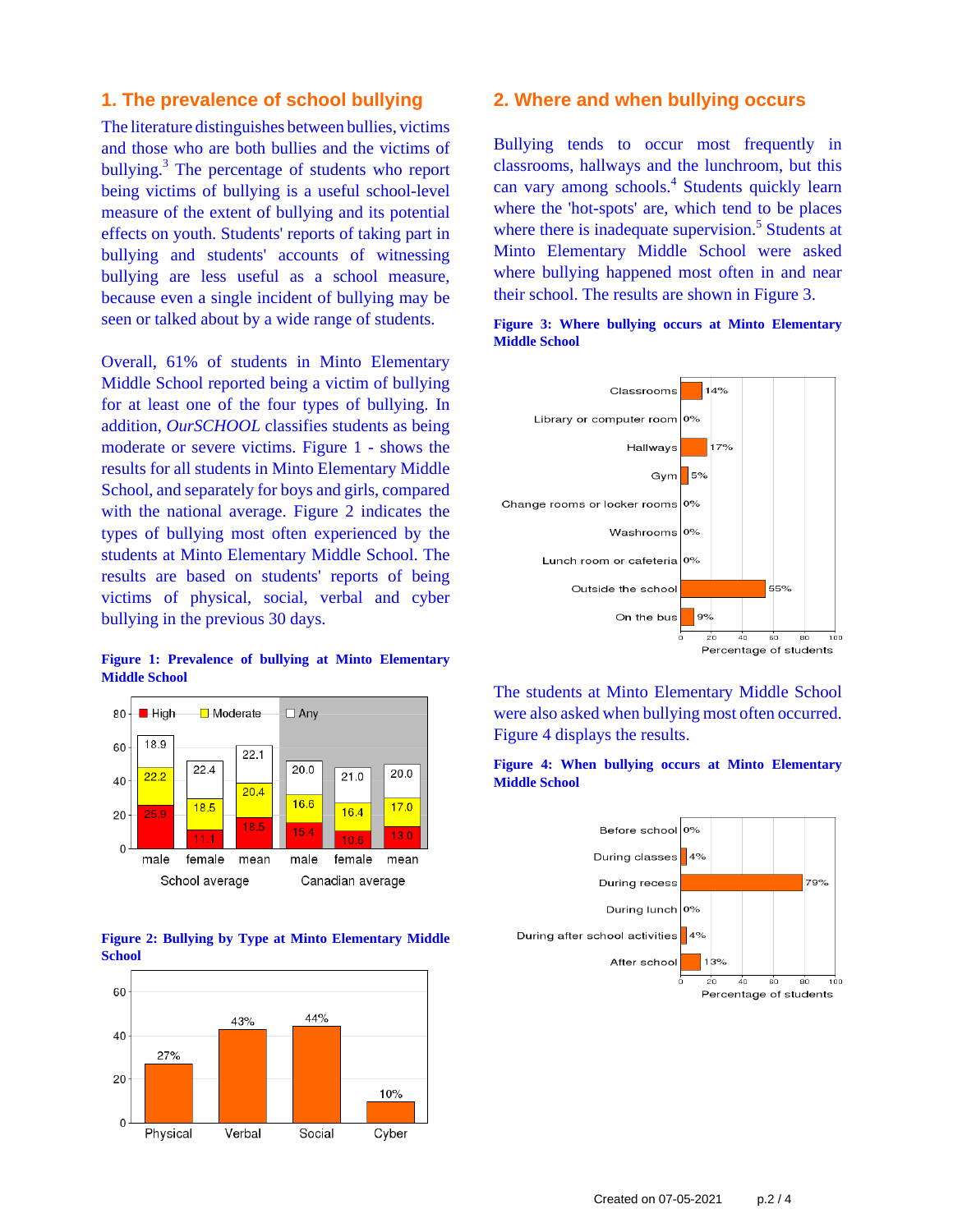# **3. How students respond to bullying**

Students in Minto Elementary Middle School who reported being bullied in the past four weeks were asked what they did the last time they were bullied. Figure 5 summarizes their responses.





Figure 6 summarizes student responses when they saw or heard about a student being bullied.

### **Figure 6: Response when others are bullied at Minto Elementary Middle School**



### **4. Measures to prevent bullying**

School policies and practices can help prevent student bullying. Students at Minto Elementary Middle School indicated the extent to which they felt certain anti-bullying measures were practiced in their school. Figure 7 shows the percentage of students that agreed or strongly agreed that these practices were evident in their school.



### **Figure 7: Measures to prevent bullying at Minto Elementary Middle School**

# **5. Students who feel excluded**

Many students feel excluded by their peers because of their ethnic or cultural background, social class, religion, disability, or other perceived categorical boundaries. Figure 8 shows the percentage of students who felt excluded by other students for various reasons.

### **Figure 8: Reasons students feel excluded at Minto Elementary Middle School**